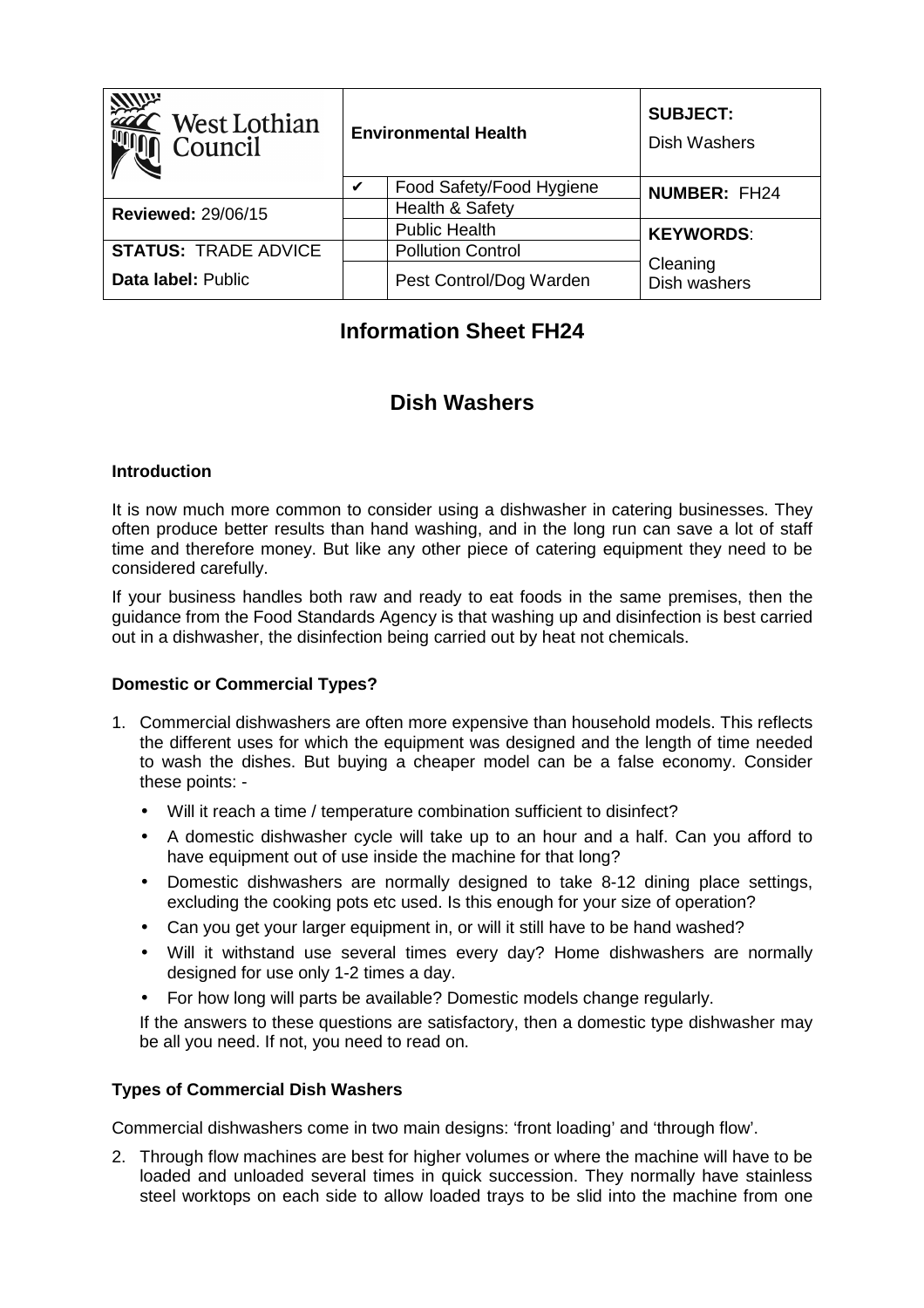side, and removed on the other. Additional trays can be stored underneath the worktop until needed. Often the 'input' side has a spray head attachment to allow loose food waste to be rinsed off before washing. This allows trays to be filled and emptied whilst others are in the machine itself. Advantages include reduced handling of equipment, good use of staff time, and minimal spillages on the floor. Cycle times are often less than 5 minutes for a full load.

- 3. Front loading machines work similarly, but need operators to lift trays in and out of the machine. These machines take up less space, as they don't need the stainless steel worktops to either side, and they are often cheaper than through flow machines, but they also have some disadvantages:
	- They take up more working floor space as the trays have to be loaded in and out
	- Large-scale spillages of food debris and water on the floor are likely. This means more floor cleaning is needed and there is an increased risk of staff slipping.
	- To avoid back strain on staff, the weight which can be placed on each tray has to be limited
	- A stand is usually needed to reduce the risk of staff damaging their backs whilst loading and unloading.

## **Cleaning Materials and Water Supply**

- 4. Commercial machines normally operate from liquid cleaning chemicals. These can be designed for each manufacturer's machines and are therefore may not be interchangeable. Bear in mind that:
	- There will need to be somewhere very close by to locate the cleaning chemical containers which supply the machine
	- These chemicals are often corrosive and need very careful handling
	- The chemicals are prone to drying or crystallisation if the machine is not used very regularly, in which case a powder or tablet dosed machine may be more effective.
- 5. Dishwashers operate with very hot water, which has to be heated. If you have a good supply of hot water, a machine, which takes a hot water feed, is a good idea. Remember that if a cold water supply is used, the cycle time will be longer to allow the water to heat up first.
- 6. The cleaning chemicals used are often corrosive and need to be handled with care. Because they are corrosive, equipment with cast aluminium and zinc parts should not normally be put through a dishwasher, as they become rough and pitted. Examples include some pots, slicing machine components and some ice cream scoops. Check the suitability of your equipment for machine washing with your suppliers

### **Location / cleaning**

- 7. Dishwashing should, as far as possible, be sited away from food preparation areas. An Information Sheet on kitchen layouts is available from us, which covers this in more detail.
- 8. Some through-flow machines have very poor splash backs behind the rinsing areas. The gap between the machine and the wall then allows water and food debris to go down behind the machine, where it is very difficult to clean. Make sure that no debris will be able to get down behind your dishwasher by installing a high splash back.